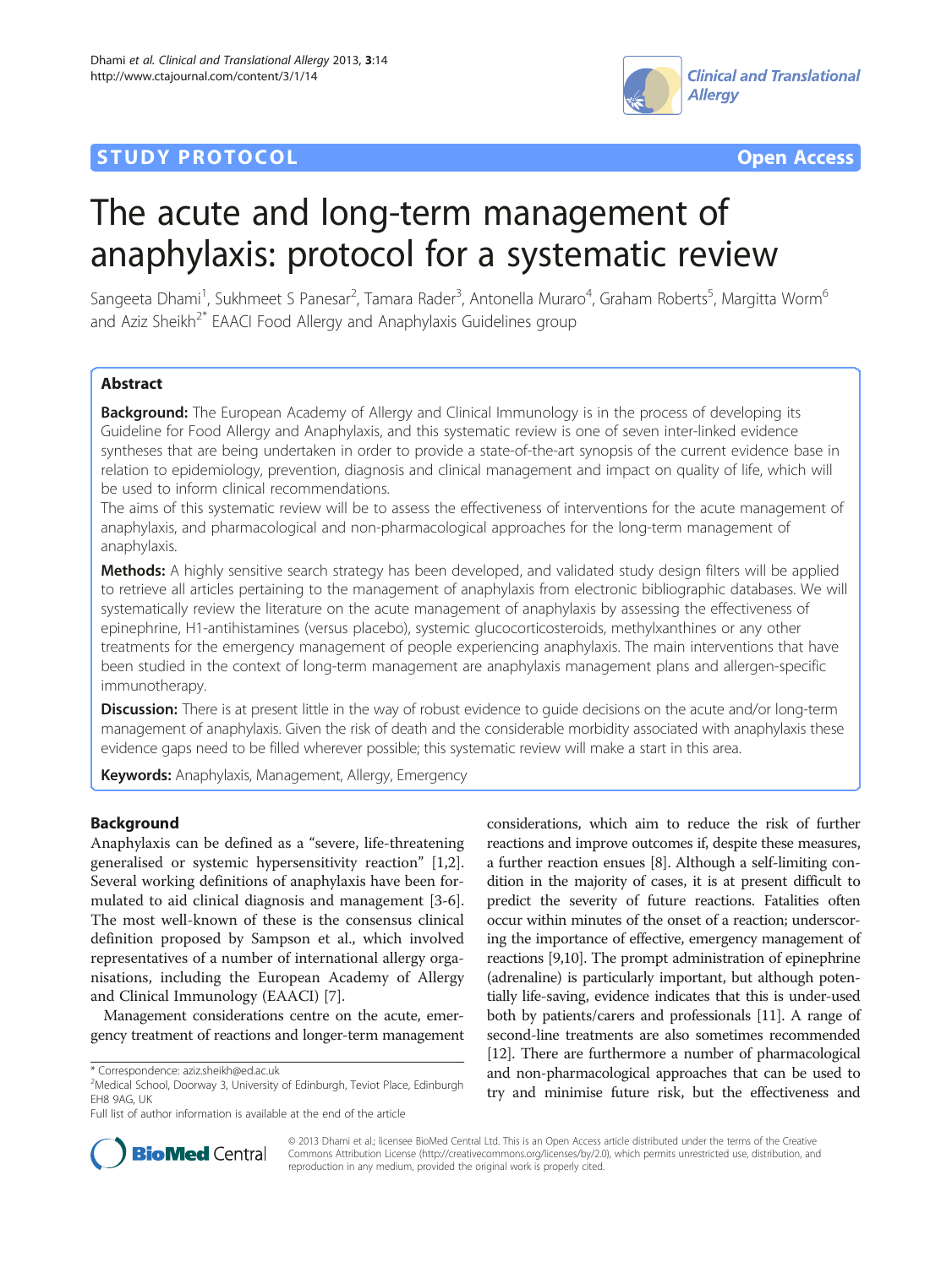safety of these management strategies is in many cases unclear [\[13\]](#page-3-0).

The EAACI is in the process of developing the EAACI Guideline for Food Allergy and Anaphylaxis, and this systematic review is one of seven inter-linked evidence syntheses that are being undertaken in order to provide a state-of-the-art synopsis of the current evidence base in relation to epidemiology, prevention, diagnosis and clinical management and impact on quality of life, which will be used to inform clinical recommendations.

## Aims

The aims of this systematic review will be to assess the effectiveness of interventions for the:

- Acute management of anaphylaxis
- Pharmacological and non-pharmacological approaches for the long-term management of anaphylaxis.

## Methods

## Search strategy

A highly sensitive search strategy has been developed, and validated study design filters will be applied to retrieve all articles pertaining to the management of anaphylaxis from electronic bibliographic databases. We have conceptualised the search to incorporate three elements, as shown in Figure 1.

To retrieve systematic reviews, we will use the systematic review filter developed at McMaster University Health Information Research Unit (HIRU) [[14\]](#page-3-0). To retrieve randomised controlled trials (RCTs), we will apply the Cochrane highly sensitive search strategy for identifying randomised trials in MEDLINE: sensitivity- and precision-maximising version (2008 revision); Ovid format from Chapter 6 of the Cochrane Handbook [\[15](#page-3-0)]. To retrieve non-randomised studies, i.e. controlled clinical trials (CCT), controlled before-and-after (CBA) and interrupted time-series (ITS) studies, we will use the Cochrane Effective Practice and Organisation of Care (EPOC) filter Version 2.4, available on request from the EPOC Group [\[16](#page-3-0)[,17](#page-4-0)]. To retrieve case series, we used the filter developed by librarians at Clinical Evidence [[18\]](#page-4-0).

We will search the following databases:

- Cochrane Library including,
	- Cochrane Database of Systematic Reviews (CDSR)
	- Database of Reviews of Effectiveness (DARE)
	- CENTRAL (Trials)
	- Methods Studies
	- Health Technology Assessments (HTA)
	- Economic Evaluations Database (EED)
- MEDLINE (OVID)
- Embase (OVID)
- CINAHL (Ebscohost)
- ISI Web of Science (Thomson Web of Knowledge)
- TRIP Database ([www.tripdatabase.com\)](http://www.tripdatabase.com/)
- Clinicaltrials.gov (National Institutes of Health web).

The search strategy has been developed on OVID MEDLINE and then adapted for the other databases (see Additional file [1](#page-3-0) for full search strategies). In all cases the databases will be searched from inception to 30 September 2012. All references will be imported into an EndNote Library and tagged with the name of the database. Additional references will be located through searching the references cited by the identified studies, and unpublished work and research in progress will be identified through discussion with experts in the field. We will invite experts who are active in the field from a range of disciplines and geography to comment on our search strategy, and the list of included studies. There are no language restrictions and, where possible, all literature will be translated.

#### Inclusion criteria

- Systematic reviews +/− meta-analyses
- RCTs

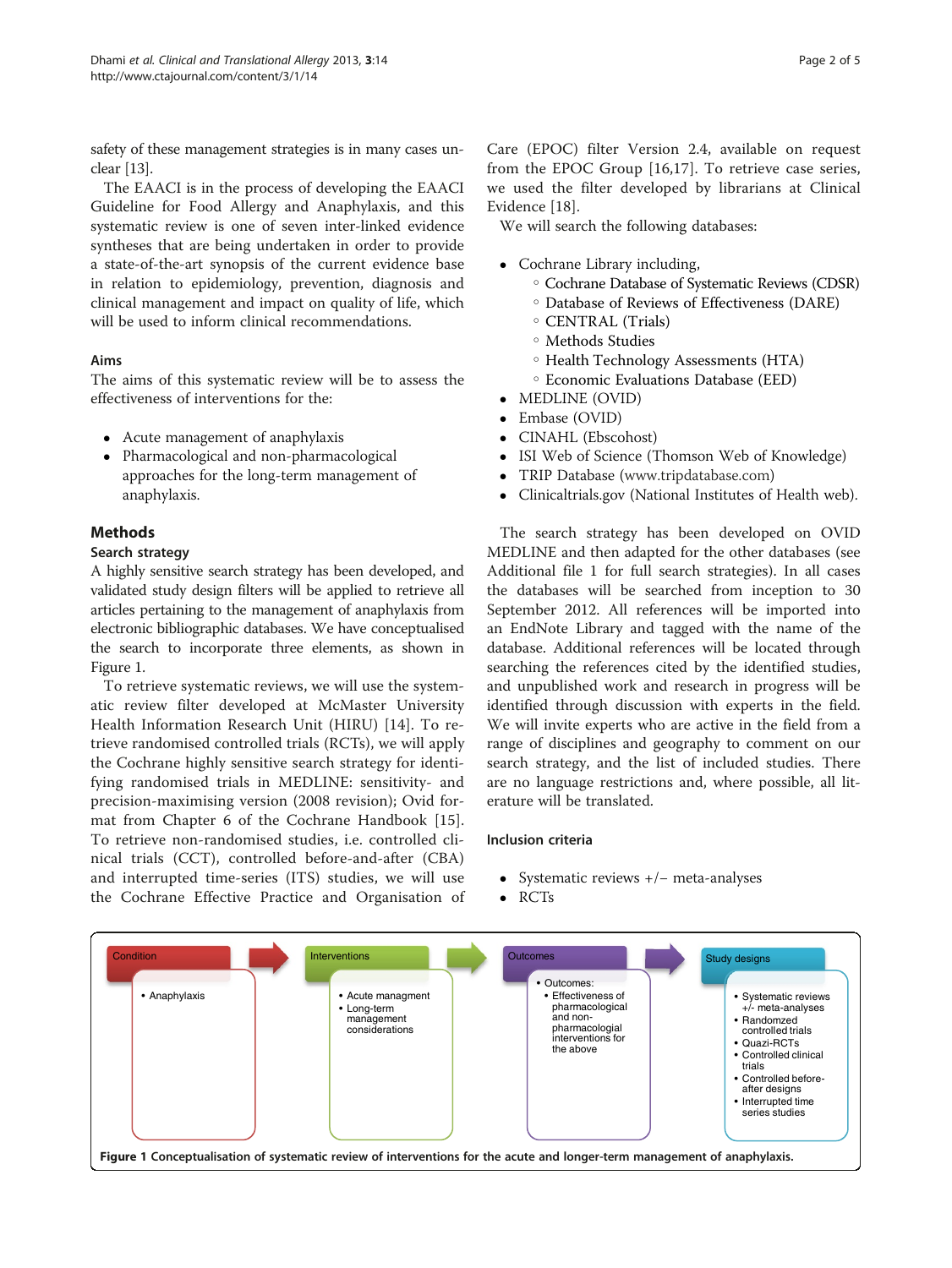- Quasi-RCTs
- CCTs
- CBA designs
- ITS studies
- Case-series (for studies investigating the use of epinephrine, and with a minimum of 10 patients)

We will appraise the evidence by looking at higher levels of evidence such as systematic reviews and/or meta-analyses of RCTs, together with individual RCTs. However, we suspect that there will be limited information available so we have opted to include quasi- RCTs and CCTs (where non-random allocation of patients has occurred), and EPOC study designs such as CBA study designs (observations are made before and after the implementation of an intervention) and ITS studies (where observations at multiple time-points before and after and intervention are made) [[19\]](#page-4-0). Case-series, despite being lower forms of evidence, will be included as advice from experts at the EAACI suggests that studies looking at the use of epinephrine for managing acute anaphylaxis will be missed by the other study designs.

## Exclusion criteria

- Reviews, discussion papers, non-research letters and editorials
- Qualitative studies
- Case studies
- Animal studies

### Study selection

The titles will be checked independently by two reviewers according to the above selection criteria and categorised as: included, not included and unsure. For those papers in the unsure category we will retrieve the abstract and recategorise as above. Any discrepancies will be resolved by consensus and, if necessary, a third reviewer will be consulted. Full text copies of potentially relevant studies will be obtained and their eligibility for inclusion independently assessed. Studies that do not fulfil all of the inclusion criteria will be excluded.

#### Quality assessment strategy

Quality assessments will independently be carried out on each study by two reviewers using the relevant version of the Critical Appraisal Skills Programme (CASP) quality assessment tool for systematic reviews [\[20\]](#page-4-0). We will assess the risk of bias of studies eligible for the review using the criteria suggested by EPOC [[21](#page-4-0)]. RCTs, CCTs and CBAs will be assessed for generation of allocation sequence, concealment of allocation, baseline outcome measurements, baseline characteristics, incomplete outcome data, blinding of outcome assessor, protection against contamination, selective outcome reporting and other risks of bias. For ITS designs, we also assessed the independence of the intervention from other changes, the pre-specified shape of the intervention and if the intervention was unlikely to affect data collection. These will draw on the principles incorporated into the Cochrane EPOC guidelines for assessing intervention studies [\[22\]](#page-4-0) and the Strengthening the Reporting of Observational Studies in Epidemiology for assessing observational studies [\[23](#page-4-0)]. Similarly, we will use the quality assessment form produced by the National Institute for Health and Clinical Excellence (NICE) to help critically appraise case series [[24](#page-4-0)]. Any discrepancies will be resolved by discussion or, if agreement can not be reached, by arbitration by a third reviewer.

#### Analysis, data synthesis and reporting

Data will be independently extracted onto a customised data extraction sheet by two reviewers, and any discrepancies will be resolved by discussion or, if agreement can not be reached, by arbitration by a third reviewer.

A descriptive summary with data tables will be produced to summarise the literature. If clinically and statistically appropriate, meta-analysis using either fixed-effect or random-effects modelling will be undertaken using methods suggested by Agresti and Coul [\[25](#page-4-0)]. A narrative synthesis of the data will also be undertaken.

This review has been registered with the International Prospective Register of Systematic Reviews (PROSPERO) and has registration number CRD42013003703 allocated to it. The Preferred Reporting Items for Systematic Reviews and Meta-Analyses (PRISMA) checklist will be used to guide the reporting of the systematic review [\[26\]](#page-4-0).

## **Discussion**

The main strengths of this systematic review include the formal development of a review protocol, the range of databases searched and the formal critical appraisal of eligible studies. The preparatory work in developing the protocol involved extensive discussions with experts and based on these deliberations we decided a priori to consider lower forms of evidence in relation to epinephrine as expert opinion was in consensus that other more rigorous studies would be unethical/unfeasible to undertake. The main limitations are those inherent to systematic reviews, namely that it is not possible to guarantee that all relevant evidence was uncovered. This particularly needs to be borne in mind given the known limitations in relation to the sub-optimal coding of non-randomized study designs in biomedical databases. This risk was to an extent ameliorated by the extensive contact with experts with a view to identifying additional potentially relevant literature. We had hoped to be able to quantitatively synthesize data, but this was not possible because of the paucity of primary studies and the lack of comparable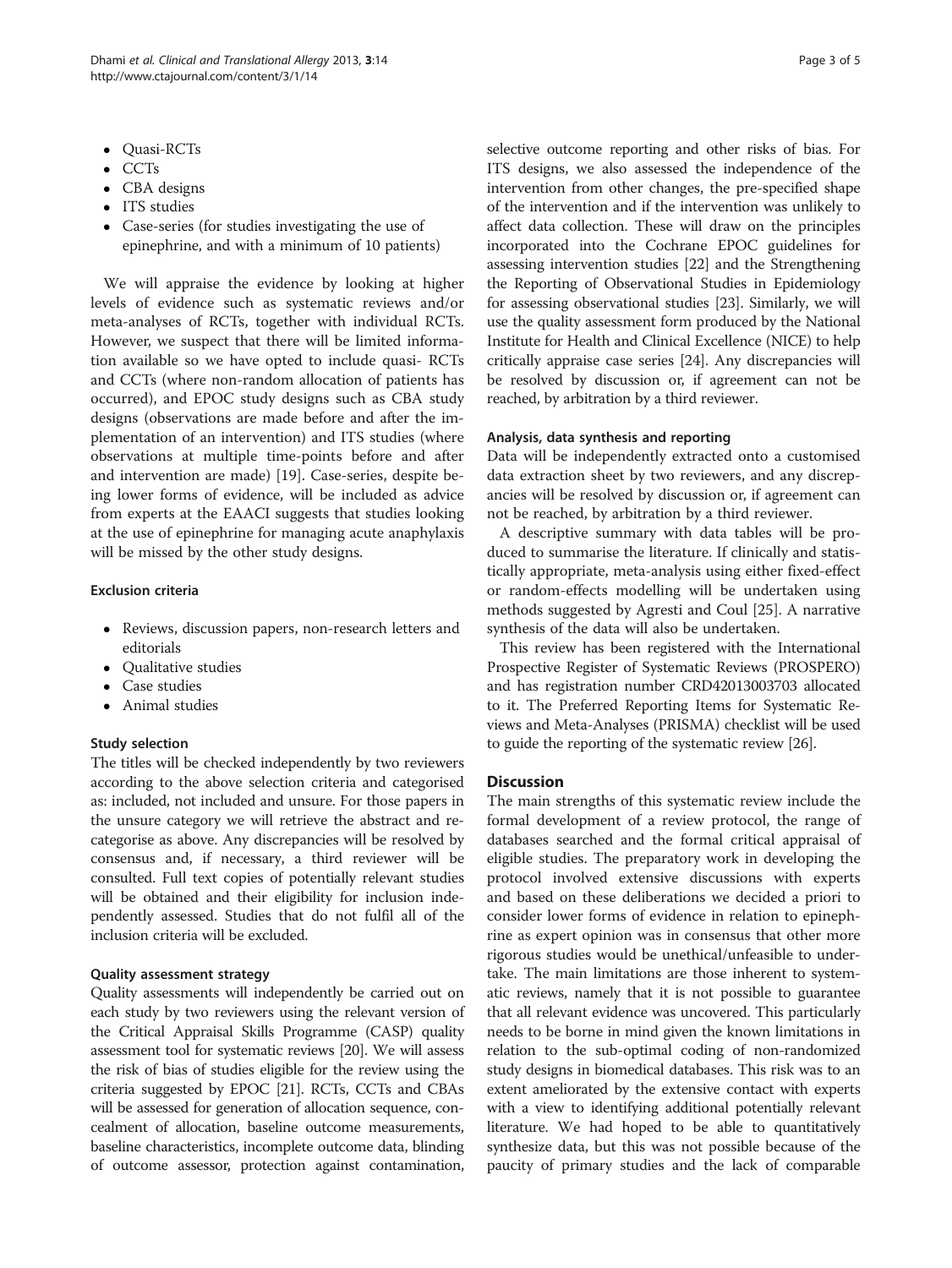<span id="page-3-0"></span>data. We therefore chose to present data descriptively and undertake a narrative summary of the evidence. There is at present little in the way of robust evidence to guide decisions on the acute and/or long-term management of anaphylaxis. Given the risk of death and the considerable morbidity associated with anaphylaxis these evidence gaps need to be filled wherever possible; this systematic review makes an attempt to do so.

## Additional file

#### [Additional file 1:](http://www.biomedcentral.com/content/supplementary/2045-7022-3-14-S1.docx) Search strategies.

#### Abbreviations

CASP: Critical appraisal skills programme; CBA: Controlled before-and-after study; CCT: Controlled clinical trials; CDSR: Cochrane database of systematic reviews; DARE: Database of reviews of effectiveness; EAACI: European academy of allergy and clinical immunology; EED: Economic evaluations database; EPHPP: Effective public health practice project quality assessment tool; EPOC: Effective practice and organisation of care; HTA: Health technology assessments; ITS: Interrupted time-series study; NICE: National Institute for health and clinical excellence; OECD: Organization for economic co-operation and development; PROSPERO: Prospective register of systematic reviews; PRISMA: Preferred reporting items for systematic reviews and meta-analyses; RCT: Randomised controlled trial.

#### Competing interests

The authors declare that they have no competing interests.

#### Authors' contributions

SD, SSP and TR conceptualised and designed the protocol and drafted earlier versions of the document in their capacity as methodologists. AM, GR and MW contributed to further refinements of the protocol and revised it critically for important intellectual content in their capacity as guideline leads. AS led on the development of concepts used in this protocol and revised it critically for important intellectual content in his capacity as the methodology lead. All authors approved the final version to be published.

#### Acknowledgements

Anaphylaxis Taskforce Group Members: Abdelouahab Bellou (Medical School, University of Rennes 1, Chu de Rennes, 2 rue Henry Le Guilloux, Rennes 35000, France; Abdelouahab.BELLOU@chu-rennes.fr) Maria Beatrice Bilò (Azienda Ospedaliero-Universitaria, Ospedali Riuniti, Ancona, Italy; b. bilo@ospedaliriuniti.marche.it), Knut Brockow (University Hospital of Munich Bavariaring 19 80336 Munich, Germany; knut.brockow@lrz.tu-muenchen.de), Victòria Cardona (S. Al · lergologia, S. Medicina Interna, Hospital Vall d'Hebron Ps. Vall d'Hebron 119–129, 08035 Barcelona, Spain; vcardona@comb.cat), Tony Dubois (Department of Paediatrics, Division of Paediatric Pulmonology and Paediatric Allergy, University Medical Centre Groningen, University of Groningen, PO Box 30.001, 9700 RB Groningen, The Netherlands; a.e.j. dubois@umcg.nl), Audrey Dunn Galvin (University College Cork, College Rad, Ireland; A.DunnGalvin@ucc.ie), Philippe Eigenmann (University Hospital Geneva 6, Rue Willy-Donze CH-1211 Geneva 14, Switzerland; Philippe. Eigenmann@hcuge.ch), Laurie Harada (Anaphylaxis Canada, 2005 Sheppard Avenue East, Suite 800, Toronto, Ontario, M2J 5BD, Canada; lharada@anaphylaxis.ca), Gideon Lack (Department of Pediatric Allergy, Division of Asthma, Allergy & Lung Biology, King's College London, MRC & Asthma UK Centre in Allergic Mechanisms of Asthma, London, UK; gideon. lack@kcl.ac.uk), Bodo Niggemann (Charité University Charitestraße 1, 10117 Berlin, Germany; Bodo.Niggemann@charite.de), Alexandra Santos (Department of Pediatric Allergy, Division of Asthma, Allergy & Lung Biology, King's College London, MRC & Asthma UK Centre in Allergic Mechanisms of Asthma, London, UK; alexandrafigueirasantos@gmail.com), Frans Timmermans (European Anaphylaxis Taskforce - Nederlands Anafylaxis Netwerk, Dordrecht, The Netherlands; f.timmermans@anafylaxis.nl), BerberVlieg–Boerstra (Emma Children's Hospital, Pediatric Respiratory Medicine and Allergy, Academic Medical Center, University of Amsterdam,

The Netherlands b.j.vlieg-boerstra@amc.uva.nl), Thomas Werfel (Hanover Medical School, Carl-Neuberg; -Straße 1 30625 Hanover, Germany; werfel. thomas@mh-hannover.de), Quiza Zolkipli (Department of Human Development and Health, Academic Unit of Clinical and Experimental Sciences, University of Southampton, Faculty of Medicine, Southampton, SO17 1BJ, UK. z.zolkipli@soton.ac.uk) for all their useful suggestions.

#### Author details

<sup>1</sup> Evidence-Based Health Care Ltd, 113 The Murrays, Edinburgh EH17 8UD, UK <sup>2</sup>Medical School, Doorway 3, University of Edinburgh, Teviot Place, Edinburgh EH8 9AG, UK.<sup>3</sup>University of Ottawa, 75 Laurier Avenue East, Ottawa, ON K1N 6N5, Canada. <sup>4</sup> Padua General University Hospital, Via Giustiniani 3, Padua 35128, Italy. <sup>5</sup>Faculty of Medicine, University of Southampton, Southampton SO171BJ, UK. <sup>6</sup>Charité University, Charitestraße 1, Berlin 10117, Germany.

#### Received: 17 February 2013 Accepted: 23 March 2013 Published: 10 April 2013

#### References

- 1. Johansson SGO, Bieber T, Dahl R, Friedmann PS, Lanier B, Lockey RF, Motala C, Ortega Martell JA, Platts-Mills TA, Ring J, Thien F, Van Cauwenberge P, Williams HC: A revised nomenclature for allergy for global use: Report of the Nomenclature Review Committee of World Allergy Organization. J Allergy Clin Immunol 2004, 113:832–836.
- 2. Muraro A, Roberts G, Clark A, Eigenmann PA, Halken S, Lack G, Moneret-Vautrin A, Niggemann B, Rancé F: EAACI Task Force on Anaphylaxis in Children. The management of anaphylaxis in childhood: position paper of the European academy of allergology and clinical immunology. Allergy 2007, 62(8):857–871.
- 3. American Academy of Pediatrics: Committee on School Health. Guidelines for urgent care in school. Pediatrics 1990, 86:999–1000.
- 4. International Collaborative Study of Severe Anaphylaxis: An epidemiologic study of severe anaphylactic and anaphylactoid reactions among hospital patients: methods and overall risks. Epidemiology 1998, 9:141–146.
- 5. Australasian Society of Clinical Immunology and Allergy Inc. (ASCIA): Guidelines for EpiPen prescription.ASCIA Anaphylaxis Working Party 2004. 2012. [http://www.allergy.org.au/anaphylaxis/epipen\\_guidelines.htm.](http://www.allergy.org.au/anaphylaxis/epipen_guidelines.htm)
- Joint Task Force on Practice Parameters; American Academy of Allergy, Asthma and Immunology; American College of Allergy, Asthma and Immunology; and Joint Council of Allergy, Asthma, and Immunology: The diagnosis and management of anaphylaxis: an updated practice parameter. J Allergy Clin Immunol 2005, 115(3 suppl):S483–S523.
- 7. Sampson HA, Muñoz-Furlong A, Campbell RL, Adkinson NF, Bock A, Branum A, Brown SG, Camargo CA Jr, Cydulka R, Galli SJ, Gidudu J, Gruchalla RS, Harlor AD Jr, Hepner DL, Lewis LM, Lieberman PL, Metcalfe DD, O'Connor R, Muraro A, Rudman A, Schmitt C, Scherrer D, Simons FE, Thomas S, Wood JP, Decker WW: Second symposium on the definition and management of anaphylaxis: Summary report -Second National Institute of Allergy and Infectious Disease/Food Allergy and Anaphylaxis Network symposium. J Allergy Clin Immunol 2006, 117:391–397.
- 8. Walker S, Sheikh A: Managing anaphylaxis: effective emergency and longterm care are necessary. Clin Exp Allergy 2003, 33(8):1015-1018
- 9. Pumphrey RS: Lessons for management of anaphylaxis from a study of fatal reactions. Clin Experimental Allergy 2000, 30(8):1144-1150.
- 10. Bock S, Munoz-Furlong A, Sampson HA: Fatalities due to anaphylactic reactions to foods. J Allergy Clin Immunol 2001, 107:1.
- 11. Lieberman P: Use of epinephrine in the treatment of anaphylaxis. Curr Opin Allergy Clin Immunol 2003, 3(4):313–318.
- 12. Alrasbi M, Sheikh A: Comparison of international guidelines for the emergency medical management of anaphylaxis. Allergy 2007, 62(8):838–841.
- 13. Simons FE, Sheikh A: Evidence-based management of anaphylaxis. Allergy 2007, 62(8):827–829.
- 14. McMaster University Health Information Research Unit. [http://hiru.mcmaster.](http://hiru.mcmaster.ca/hiru/HIRU_Hedges_MEDLINE_Strategies.aspx#Reviews) [ca/hiru/HIRU\\_Hedges\\_MEDLINE\\_Strategies.aspx#Reviews.](http://hiru.mcmaster.ca/hiru/HIRU_Hedges_MEDLINE_Strategies.aspx#Reviews)
- 15. Higgins JPT, Green S (Eds): Cochrane Handbook for Systematic Reviews of Interventions Version 5.1.0 (updated March 2011). Oxford, UK: The Cochrane Collaboration, 2011; 2012. [www.cochrane-handbook.org.](http://www.cochrane-handbook.org)
- 16. EPOC Group.<http://epoc.cochrane.org/literature-searching-systematic-reviews>.